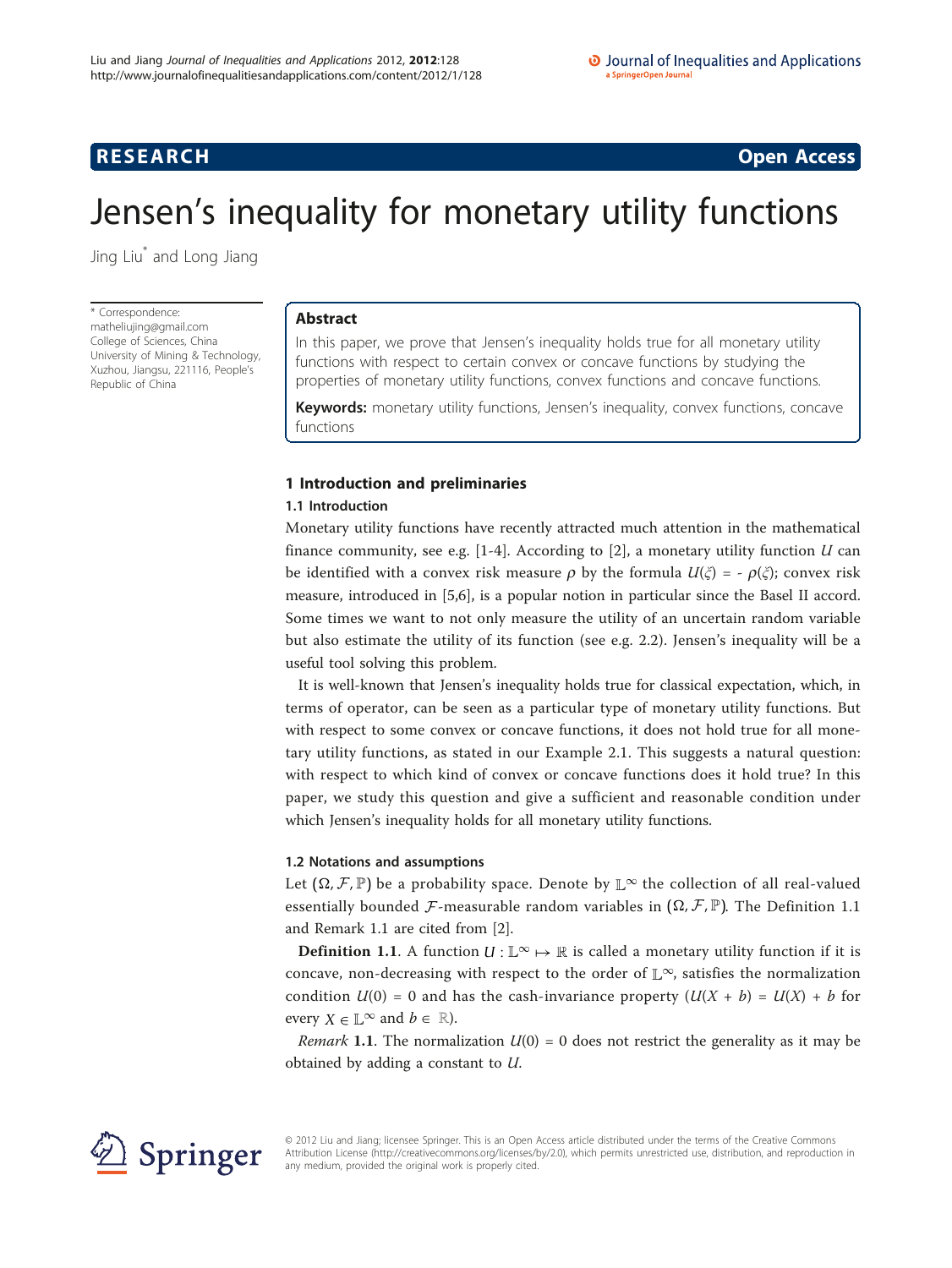### 2 Jensen's inequality for monetary utility functions

In this section, we will show our main results and give two examples. For proving the results, we need Proposition 2.1 on monetary utility functions.

**Proposition 2.1.** Let  $U : \mathbb{L}^\infty \mapsto \mathbb{R}$ be a monetary utility function. Then for any  $k \in \mathbb{R}$ ,  $X \in \mathbb{L}^{\infty}$ , we have

(i) 
$$
U(kX) \ge kU(X)
$$
, if  $0 \le k \le 1$ ;  $(2.1)$ 

(ii) 
$$
U(kX) \le kU(X)
$$
, if  $k \le 0$  or  $k \ge 1$ . (2.2)

Proof.

(i) If  $0 \leq k \leq 1$ , for the concavity of U, we have

$$
U(kX + (1 - k)Y) \ge kU(X) + (1 - k)U(Y).
$$

Take  $Y = 0$  and consider  $U(0) = 0$ , then we have

$$
U(kX) \ge kU(X) + (1 - k)U(0) = kU(X).
$$

(ii) If *k* ≥ 1, then 0 <  $\frac{1}{k}$  ≤ 1. By (2.1) we have

$$
U\left(\left(\frac{1}{k}\right)kX\right)\geq \frac{1}{k}U(kX).
$$

It follows that

$$
U(kX) \le kU(X). \tag{2.3}
$$

If  $-1 \le k \le 0$ , then  $0 \le -k \le 1$ . By (2.1) we have

$$
U((-k)X) \geq (-k)U(X).
$$

Since

$$
0 = U(0) = U\left(\frac{1}{2}kX + \frac{1}{2}(-kX)\right) \ge \frac{1}{2}U(kX) + \frac{1}{2}U(-kX),
$$

therefore

$$
U(-kX) \le -U(kX),\tag{2.4}
$$

$$
-kU(X) \le U(-kX) \le -U(kX).
$$

Hence

$$
U(kX)\leq kU(X).
$$

If  $k \le -1$ , then  $-k \ge 1$ . By (2.3) we have

$$
U(kX) = U((-k)(-X)) \leq (-k)U(-X).
$$

Combining the above inequality with (2.4) which is actually true for all k in R, we have

$$
U(kX) \leq (-k)U(-X) \leq (-k)(-U(X)) = kU(X).
$$

The proof of Proposition 2.1 is complete.

□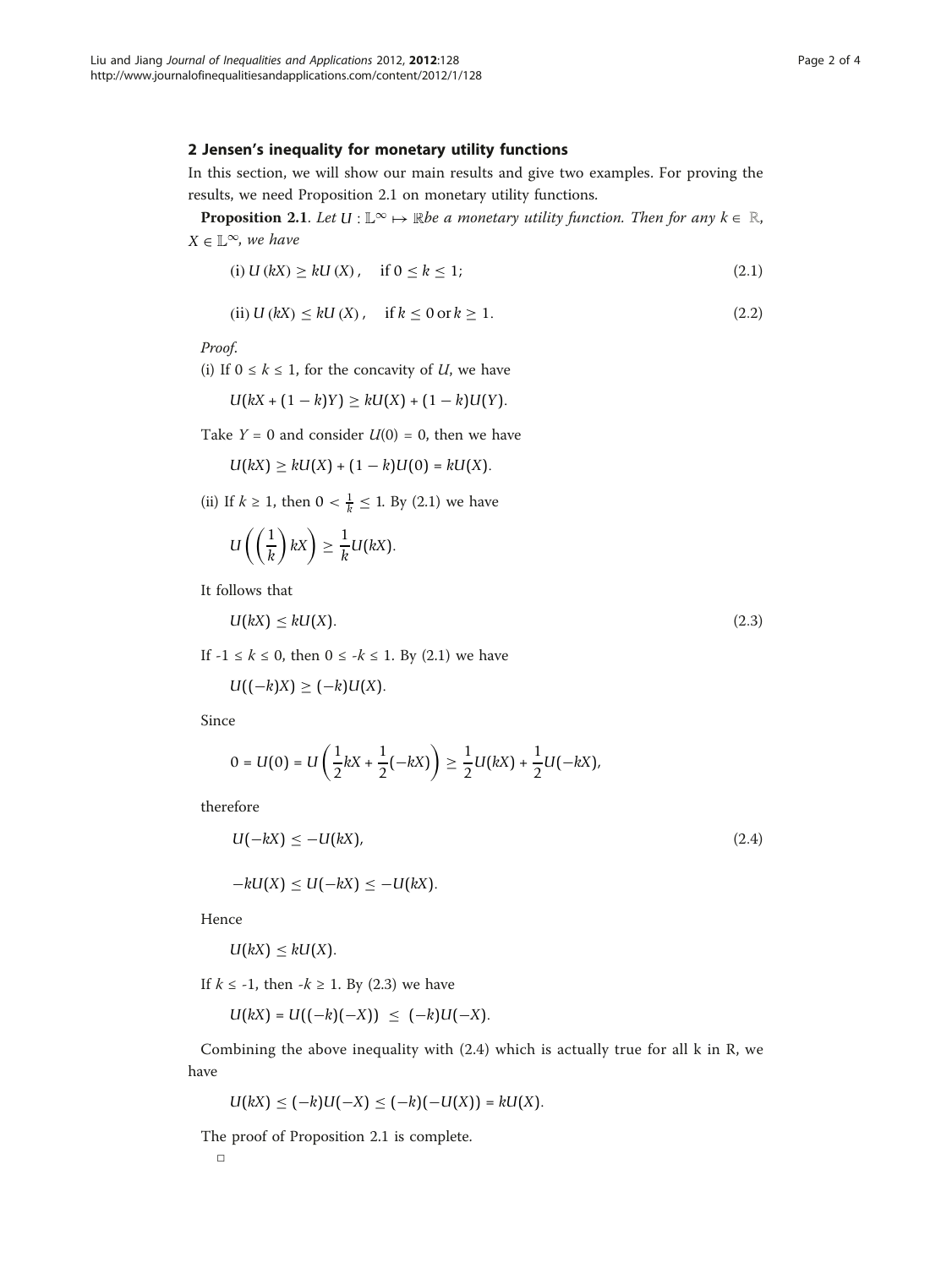Now let us introduce the main results of this paper, i.e. Jensen's inequality for monetary utility functions.

Theorem 2.1. Let  $\phi$  be a convex function on ℝ. Suppose that for any  $\varphi'_{-}(x) \leq 1$  and  $\varphi'_{-}(x) \leq 1$ . Then for any  $X \in \mathbb{L}^{\infty}$  and any monetary utility function  $U: \mathbb{L}^{\infty} \mapsto \mathbb{R}$ , we have  $\phi(U(X)) \leq U(\phi(X))$ .

*Proof.* As stated in Definition 1.1, for every  $X \in \mathbb{L}^{\infty}$ ,  $U(X)$  is finite, i.e.  $U(X) \in \mathbb{R}$ , so we have

$$
\varphi'_+(U(X))\geq 0 \quad \text{and} \quad \varphi'_-(U(X))\leq 1.
$$

For any

$$
\alpha \in [\varphi'_{-}(U(X)), \varphi'_{+}(U(X))] \cap [0,1],
$$

based on the subgradient inequality in [[7](#page-3-0)], we have

$$
\varphi(x) \geq \alpha(x - U(X)) + \varphi(U(X)), \ \forall x \in \mathbb{R}.
$$

For the arbitrariness of  $x$ , we have

 $\varphi(X) \geq \alpha(X - U(X)) + \varphi(U(X)).$ 

Consider the monotonicity and cash-invariance property of  $U$  and  $(2.1)$  in Proposition 2.1, then we have

$$
U(\varphi(X)) \ge U(\alpha(X - U(X)) + \varphi(U(X)))
$$
  
=  $U(\alpha X) - \alpha U(X) + \varphi(U(X))$   
 $\ge \alpha U(X) - \alpha U(X) + \varphi(U(X)).$ 

Hence

$$
\varphi(U(X))\leq U(\varphi(X)).
$$

□

It is also possible to obtain the Jensen inequality for monetary utility functions with respect to certain concave functions (Theorem 2.2) and prove it by the subgradient inequality in [[7](#page-3-0)] and (2.2) in Proposition 2.1. As the proof is very similar with the proof of Theorem 2.1, we omit it and just give the result.

Theorem 2.2. Let  $\psi$  be a concave function onℝ. Suppose that for any  $\psi_{-}'(x) \geq 1$ or  $\psi_{-}'(x) \geq 1$ . Then for any *X* ∈ L<sup>∞</sup>and any monetary utility function  $U: \mathbb{L}^{\infty} \mapsto \mathbb{R}$ , we have  $\psi(U(X)) \geq U(\psi(X))$ .

Then let us illustrate the reasonableness of the conditions on convex and concave functions in Theorems 2.1 and 2.2 through an example. Actually, Jensen's inequality usually is not true for all monetary utility functions even when the related convex or concave function is a linear function.

*Example* 2.1. Let  $\phi(x) = kx + a$  ( $k < 0$  or  $k > 1$ ) and  $\psi(x) = hx + b$  ( $0 < h < 1$ ), obviously  $\phi$  (respectively  $\psi$ ) is a convex (respectively concave) function on ℝ that do not satisfy the condition in Theorem 2.1 (respectively Theorem 2.2). We consider a particular type of monetary utility function  $U$ , the entropic utility function in [[4](#page-3-0)], which is defined as

$$
U(X) := -\ln \mathbb{E}[\exp(-X)].
$$
\n(2.5)